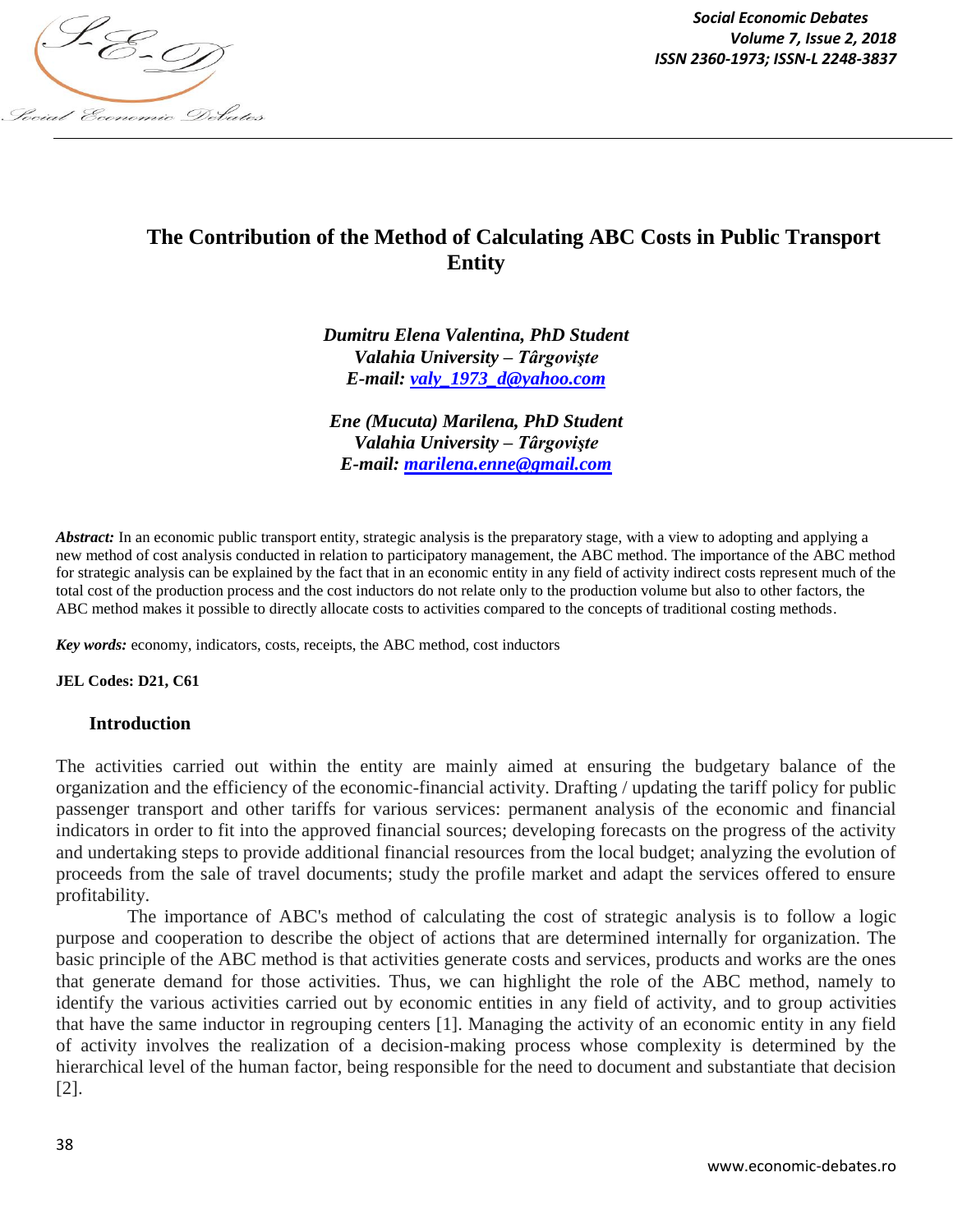

Figure 1. The approach of calculating the cost of activities according to the ABC method



*(Source: Authors Processing by Charles T. Horgren Srikant M. Datar George Foster, Cost Accounting, a Managerial Approach, ARC Publishing House, XI Edition)*

In this context, the economic entities in the field of public transport of persons are interested in reorganizing the organizational structures, which can be manifested in two directions:

• The preparation and formation of the new "target" cross-organizational way, which responds to the customers' market and environmental requirements;

• Implement an ABC costing project to facilitate the transition between existing and flexible organization systems.

The cross-organization in an economic entity of public transport of persons identifies the result of each activity carried out, thus assessing the interest of each activity. The objective of each economic activity is to produce a strategically efficient outcome. Such a vision allows for a link between the strategic objectives and their realization in actions, to achieve the proposed objectives [3]. In order to achieve performance, the management of the public transport economic entity must take into account two essential aspects: diversifying the range of services offered to customers who lead on the one hand to a flexible, evolutionary organization as well as the reduction of the service life cycle. Thus, the ABC method provides the necessary framework for adapting to a flexible organization such as the transverse one. In order to perform the cross-cutting of the economic entity in activities, it is essential to regroup a larger number of actions or operations, more or less important.

An economic entity in any field of activity in the world economy by its nature is a complex system centered on systemic principles. Thus, any reorganization project of an economic entity will always go from an existing economic entity. The approach taken to reorganize the economic entity will evolve as a process to be piloted. In this context, we can define the reorganization of an economic entity in the field of public transport as an operational process of activities. The ABC method stimulates the economic entity to become competitive and responsive to customer requirements, strategic elements obtained by the economic entity, or to target future strategic actions, anticipating the decisions to be made in this respect [4]

## **Implementation of the ABC method in the public transport persons for performance**

The specialized literature defines the method of costing a succession of calculations made according to some techniques merged between them, in which production costs are identified as the costs of the bearers [5]. Public transport of passengers could be considered as a specific area for the application of the ABC costing method, based on the actual allocation of existing costs. One of the important aspects limiting the application of a modern costing system is the fact that public transport entities do not operate in a fully competitive environment. Most economic entities, which have as their object the public transport of persons, are wholly or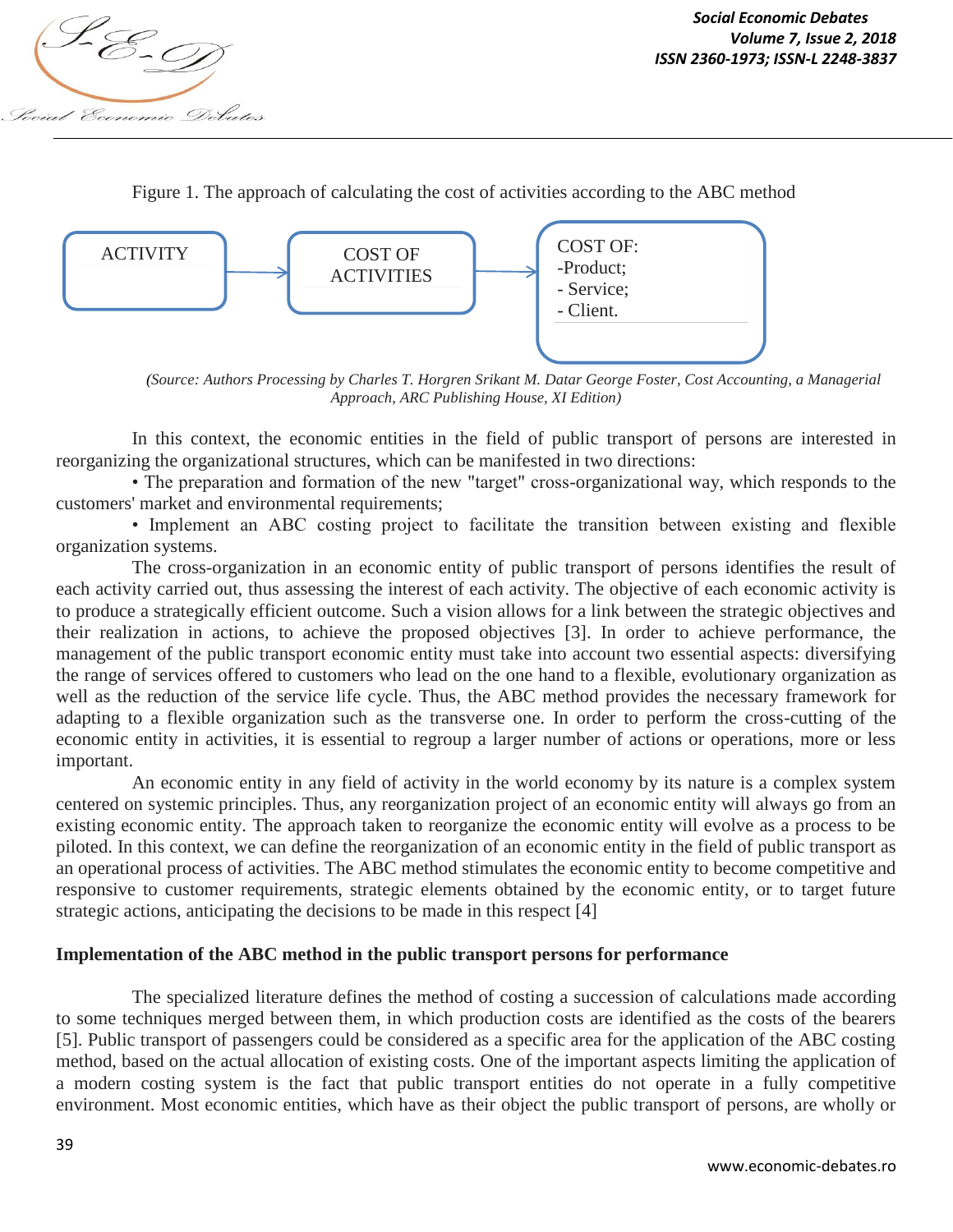

partially owned by municipalities and are not considered to be profit-making subjects. Economic entities of public transport of persons using passenger transport provide their services in a very regulated system. De Borger, B., Kerstens, K., & Costa, A. points out that government intervention in this sector of activity is widespread in the world economy and has traditionally been justified by reference to a series of market failures [6]. Over the past two decades, concerns about possible regulatory failures have led to a reassessment of the role of the state in organizing this main sector of activity in the national economy. One of the main goals of each provider of passenger transport services is to achieve the efficiency of those existing activities on the market [7]. Efficiency and cost measurement within the RATB are relatively simple and restricted for several reasons. Despite the fact that efficiency could be accepted as the main objective of the service provided, stakeholders interested in the structure of public transport economic entities do not seek to use efficiency as the main objective of public transport management, but rather the continuity of activity under optimum conditions [8].

In the 1980s, the famous American authors denounced the lack of "traditional" methods of analytical accounting, their phasing out and their lack of relevance in relation to the evolution of the economic context, and proposed a new model for calculating ABC costs or " by activity ". This remarkable movement was prolonged in France during the 90s by the authors Mevellec, Lorino and Lebas becoming a controversial source, asking whether "the ABC method is a revolution, or is it just a return to the source of homogeneous activities? " [9]. The ABC method is motivated by the belief that traditional accounting information is not useful to managers who are interested in assessing the effectiveness of decisions about the resources allocated to the economic entity in which they operate. Liggett, Trevino and Lavelle claimed that the activities use resources causing costs [10].

Managing the activity of an economic entity in any field of activity involves the realization of a decision-making process whose complexity is determined by the hierarchical level of the human factor, which is responsible for the need to document and substantiate that decision. Schematically, the distribution of expenses according to the ABC method can be presented as follows:



*Figure 2. Distribution of expenditures in an economic entity according to the ABC method*

Source: processing by author: Cucui, I., Horga, V., Radu, M., Management accounting, Ed. Niculescu, Bucharest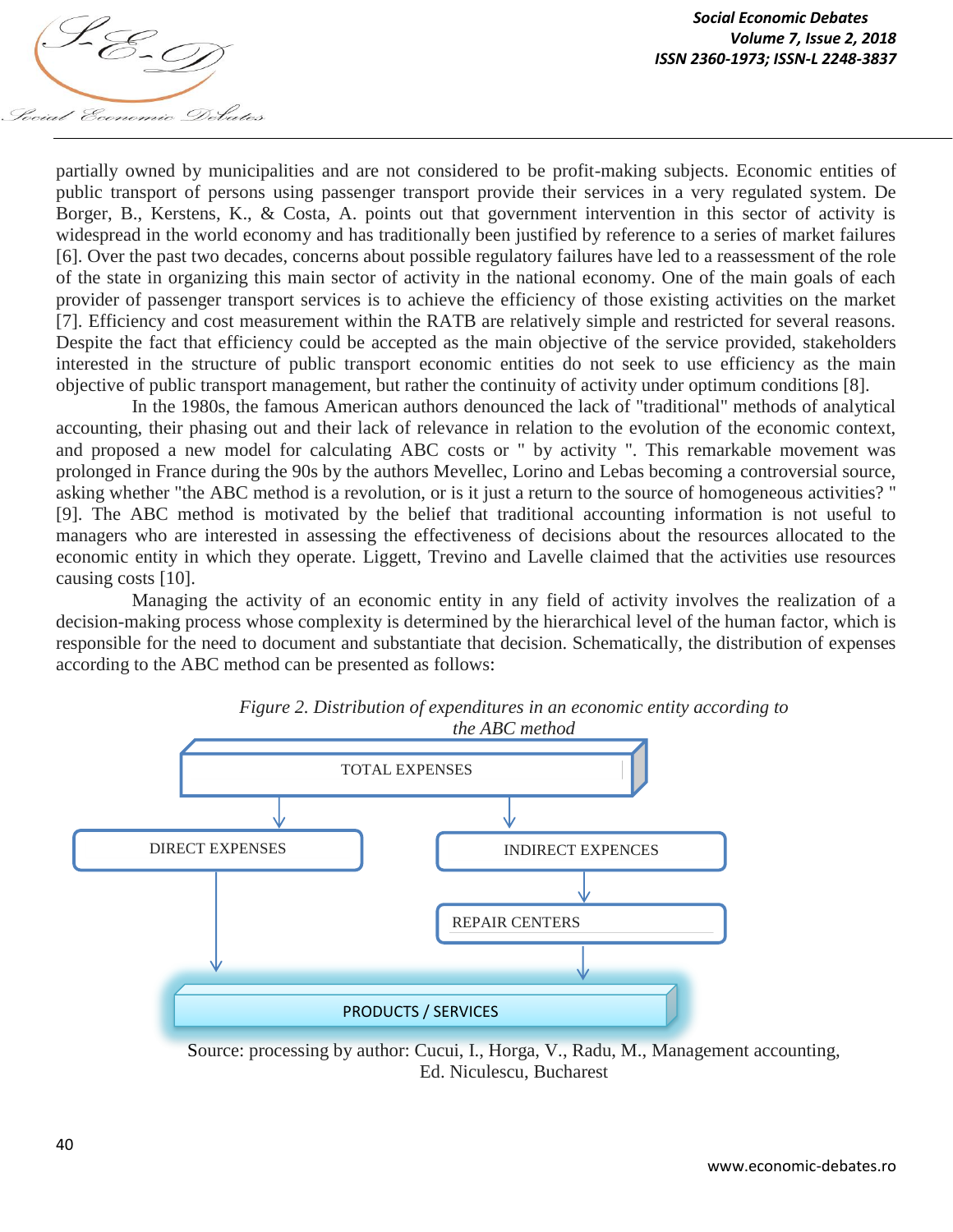

In an economic entity, costs are a key element in the management of economic systems, which means that their determination and analysis in order to make decision-making more efficient is a continuous concern within the economic entity. The ABC method grew in the United States during the 1980s as a result of a work by the International Advanced Processing Consortium (CAMI), which considered ABC as the "method used to identify the causes the connections between cost drivers and the cost of activities by measuring the costs of the process to which activities and cost objects relate. " Activity-based accounting is a system that allows the pursuit of the evolution of an economic entity in an interactive manner. It can be adopted in any field of activity, irrespective of the profile of the economic entity [11]. In other words, the ABC method of costing has been adopted by various international organizations as the basis for substantiating strategic decisions and at the same time for increasing their performance. The ABC method may be associated with improving the performance of the economic entity by the fact that the results obtained by the organizations that have relied on its implementation have confirmed the benefits of this method. In Romania, there are economic entities that have begun to implement the ABC method of costing, a method that reflects and confirms the ongoing efforts of economic agents to optimize results. At the same time, there are also economic entities that cross the test phase of this type of ABC management. The fact that some economic entities have already implemented this ABC method and others have begun to become more interested in it reinforces the belief that the ABC costing and refinement method will be in the future, managers of economic entities in different fields of activity [12].

#### **Conclusion**

The underlying principles of the Activity Based Costing Method is an analysis that accurately reflects the cost of production of products, services and works offered to customers in relation to the consumption of resources of the economic entity and all the time, helps to identify the causes of performance improvement and the profitability of the economic entity, by completing traditional management accounting methods and calculating the costs used. As managers take into account the principles of the ABC (Activity-Based Costing) method in their decisions, the weaknesses of the economic entity they manage will be noted as early as the first stages of its implementation. Thus, managers will see some positive effects on the possibility of lowering costs.

From an economic point of view, economic entities of public transport of people seek the use of advanced costing methods and strategic analysis to achieve remarkable performance. In this context, the economic entities in the field of public transport of people, adapt their economic evolution, constantly changing their main objectives and strategy. These changes led to the adaptation of cost allocation management tools, aiming to increase the performance of the economic entity. In order to meet the essential cost reduction condition for increasing the performance of the public transport economic entity, the mechanism of the determining factors must be ensured, thus:

 Labor productivity is one of the most important economic factors that influences the level of costs, as this is the ratio of production to work and the effect of labor productivity is measured by the final product (useful or unnecessary). The increase in labor productivity significantly influences the costs, both by the relative decrease of the salary expenditures and by their absolute reduction in the cost per product

 The limited nature of the raw materials, materials, human and energy resources includes the reduction of production costs and material expenses, because in the process of activity of an economic entity a special role apart from the process of allocating and combining the raw materials resources , human and energy, it deals with the problem of their consumption, so it is important for each economic entity to calculate production costs and material expenses

 The client, represents the main objective of the new projects for the reorganization of the economic entities in the field of public transport, which try to answer by the quality of services rendered and acceptable tariffs, to its needs and requirements